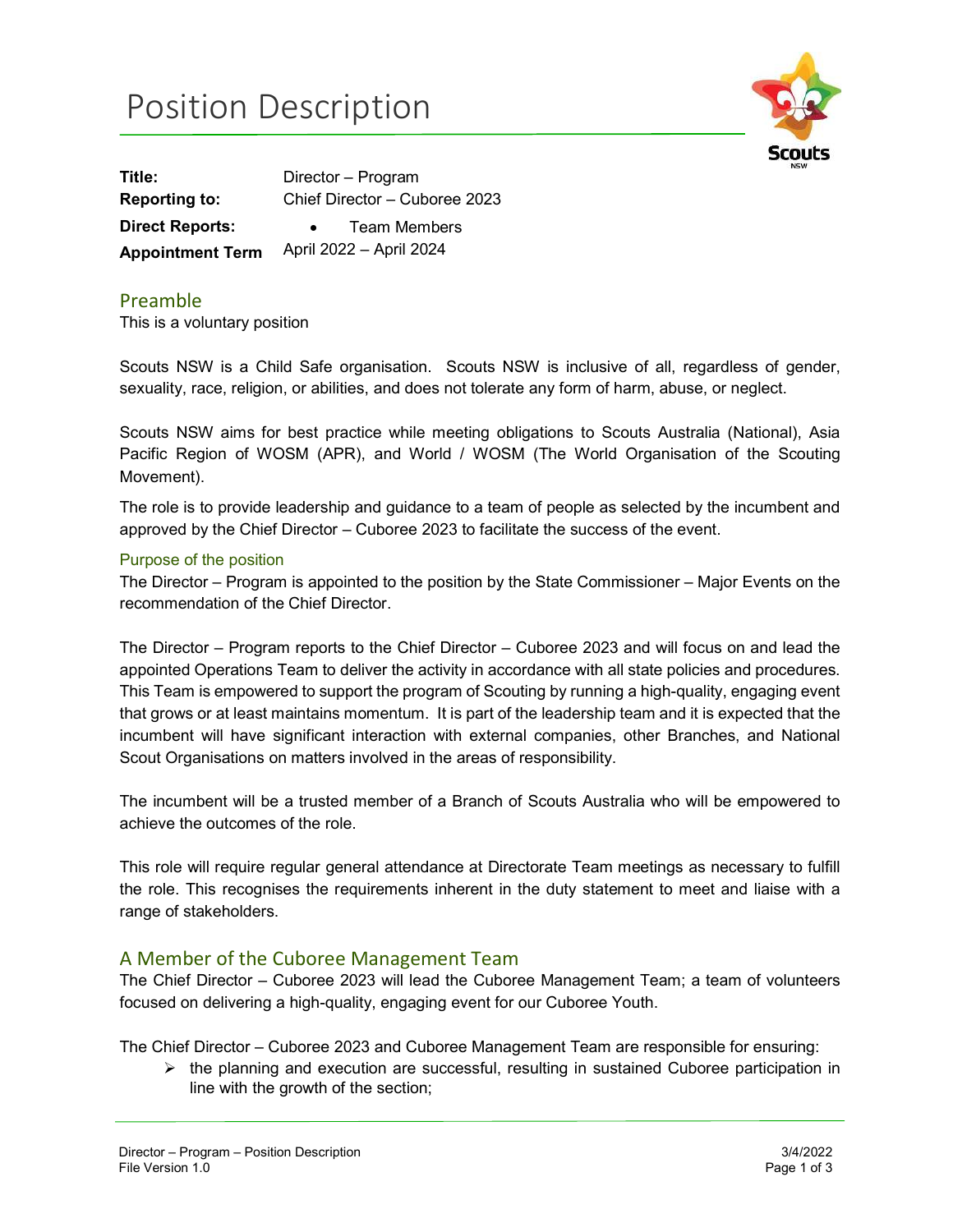- $\triangleright$  the event is self-sustaining and not a financial burden on Scouts Australia, NSW Branch;
- $\triangleright$  the Event is well marketed, attractive to Scouts, Venturer Scouts, Rover Scouts, and Adult Leaders and Supporters, and is well attended. This includes coverage pre, during, and post the event.



- $\triangleright$  the Event compliments rather than competes with the other major events;
- $\triangleright$  a safe activity where the Duty of Care for the safety and wellbeing of children and adults is discharged to the highest standard that meets the requirements of legislative authorities in NSW and the event location

#### Primary Responsibilities

- $\triangleright$  Provide leadership and guidance to a team of Leaders, Youth, and other volunteers to operate a highly successful NSW Cuboree
- $\triangleright$  Ensure, where possible, that an authentic youth member voice is incorporated into the work of the Directorate.
- $\triangleright$  Develop and manage the timeline for all key milestones for the delivery of the event for your area of responsibility.
- $\triangleright$  Be accountable for all aspects of the program directorate, including planning, operations, and delivery, including the budget and financial results of the event; risk management and workplace health and safety matters, and program delivery standards.
- $\triangleright$  Ensure that the Contingent is operated in accordance with the Scouts Australia Policy for the Conduct of Major National Events and the Scouts Australia Major Event Guidelines
- $\triangleright$  Provide a regular briefing to the Chief Director Cuboree 2023 as determined.
- $\triangleright$  Prepare a comprehensive final report at the conclusion of the event to inform the final report for submission to the NSW Branch Executive Management Team and Board of Directors.

#### Specific duties of the Position

- $\triangleright$  Build and lead an experienced team of volunteers involved in the effective management, development and delivery of the infrastructure directorate for the 2023 Cuboree
- $\triangleright$  Promote positive relations between Scouting and the community at large, including sponsors, suppliers and Authorities
- $\triangleright$  Effectively resolve problems and disputes as they arise
- $\triangleright$  Continuously improve operations and activities to achieve the Association's goals and objectives
- $\triangleright$  Identify and develop aspiring and potential young leaders as future senior leaders in the Movement.
- $\triangleright$  Ensure compliance with all applicable governmental laws and regulations that will apply to the Cuboree. Where required, meet with and actively communicate with any Government and other applicable authorities and agencies
- $\triangleright$  Implement systems and communication that is open, transparent, and adequate between directorates, units, and Service Leaders
- $\triangleright$  Develop a fun, adventurous, challenging, and inclusive program for all participants.
- $\triangleright$  Ensure that all activities are run within the Scouts NSW activities policy
- $\triangleright$  Be available on-site for the duration of the event in October 2023
- $\triangleright$  Other duties as required to deliver Cuboree 2023 or as requested by the Chief Director or their delegate.

#### Attitude Skills & Knowledge

## Attitude<br>Be

 Be enthusiastic with a strong commitment to Scouting Principles and the importance of the Scout method in delivering the event